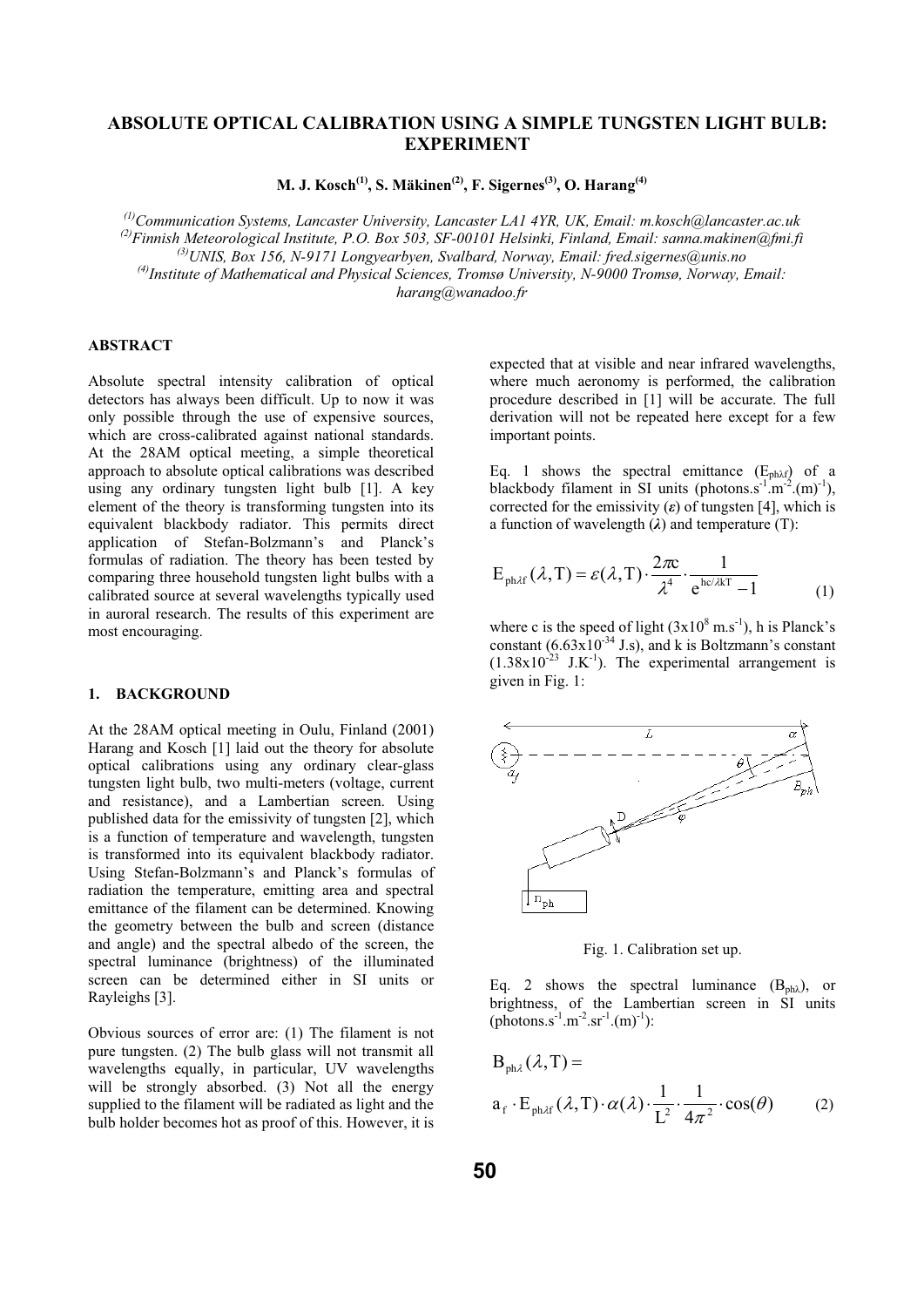where  $a_f$  is the emitting area of the filament,  $\alpha$  is the albedo of the screen, which is wavelength dependent, L is the distance between the filament and screen, and  $\theta$ is the angle subtended between the filament and detector (D). Eq. 2 can easily be converted into energy units (watt.m<sup>-2</sup>.sr<sup> $-1$ </sup>) using Eq. 3:

$$
\mathbf{B}_{\rm w} = \mathbf{B}_{\rm ph} \cdot \frac{\rm hc}{\lambda} \tag{3}
$$

Rayleighs  $(I_R)$  is a non-SI photon intensity unit defined as the number of mega-photons emitted per second in  $4\pi$  steradian and in one square centimetre column integrated though the emitting region [3].

$$
IR = 1 Rayleigh (R) = 106 photons.cm-2.s-1
$$
 (4)

Eq. 5 converts Rayleighs to true luminance SI units  $(photons.m<sup>-2</sup>.s<sup>-1</sup>.sr<sup>-1</sup>)$ :

$$
\mathbf{B}_{\text{ph}} = \mathbf{I}_{\text{R}} \cdot \frac{1}{4\pi} \cdot 10^{10} \tag{5}
$$

If the calibration is to be done in Rayleighs, then substituting Eq. 1 into Eq. 2, substituting Eq. 2 into Eq. 5, re-arranging Eq. 5, and recalling that Rayleighs must be specified for a chosen wavelength, gives Eq. 6  $(Ravleighsum<sup>-1</sup>)$ :

$$
I_{R}(R) = \int_{\lambda}^{\lambda + \text{1mm}} \frac{2}{10^{10}} \cdot \varepsilon(\lambda, T) \cdot \frac{c}{\lambda^{4}} \cdot \frac{1}{e^{\text{hc}/\lambda kT} - 1}.
$$
  

$$
a_{f} \cdot \alpha(\lambda) \cdot \frac{1}{\pi} \cdot \frac{1}{L^{2}} \cdot \cos(\theta) d\lambda
$$
 (6)

The unknowns in Eq. 6 are  $\alpha(\lambda)$ , which is described in Section 2,  $a_f$  and T.  $a_f$  (m<sup>2</sup>) is obtained from Eq. 7:

$$
a_{f} = \frac{V_{f} \cdot I_{f}}{\varepsilon_{m} (T_{f}) \cdot \sigma \cdot T_{f}^{4}}
$$
 (7)

where  $V_f$  is voltage applied to the filament,  $I_f$  is the current flowing through the filament,  $\varepsilon_m$  is the temperature-dependent wavelength-integrated total emissivity of tungsten [4], and  $\sigma$  is Stefan-Boltzmann's constant  $(5.67 \times 10^{-8} \text{ W.m}^{-2} \text{K}^{-4})$ . Clearly, the photon emitting area is obtained from measuring the power entering the filament and the filament temperature.  $T_f$ is obtained from Eq. 8:

$$
r(T_f) = r(T_0) \cdot \frac{R(T_f)}{R(T_0)}
$$
\n(8)

where r is the temperature-dependent Ohmic resistivity of the tungsten filament ( $\mu$ ohm.cm) [4], R is the Ohmic resistance of the filament  $(R = V/I)$ ,  $T_0$  is ambient temperature, and  $T_f$  is the filament operating temperature. By measuring the filament resistance when the bulb is both cold and hot, and knowing the resistivity of tungsten for the ambient cold temperature [4], the resistivity and temperature of the filament can be deduced when it is glowing hot.

Stars seem an obvious candidate to use as standard candles as they are numerous and have well known optical spectra. In addition, the variable absorption of the atmosphere is automatically compensated for. However, the fact that they are point sources makes them unsuitable for optical calibration where the brightness of a finite surface is required, i.e. in auroral and airglow applications.

### **2. LAMBERTIAN SCREEN**

A Lambertian screen is needed to convert the tungsten bulb, which is a point light source, into a diffuse emitting surface, which is the typical target of optical observations in aeronomy. This also facilitates the use of Rayleighs [3], which is a surface unit. A Lambertian screen may be manufactured out of ordinary white card. Harang and Kosch [1] did not describe fully how to determine the albedo of a home-made screen: This is done below.

Ideally, the Lambertian screen should have an albedo  $(a)$  equal to one. However, this is generally not the case. There may also be some wavelength dependence. A check on the albedo coefficient can be done by the experiment shown in Fig. 2:



Fig. 2. Measuring albedo.

We let the lamp illuminate a Lambertian screen of area  $S_1$  at a distance  $L_1$ . Assuming that the photon output rate  $(P_{ph})$  emitted from the source is constant and omnidirectional, the intensity  $I_1$  on the area  $S_1$  is then: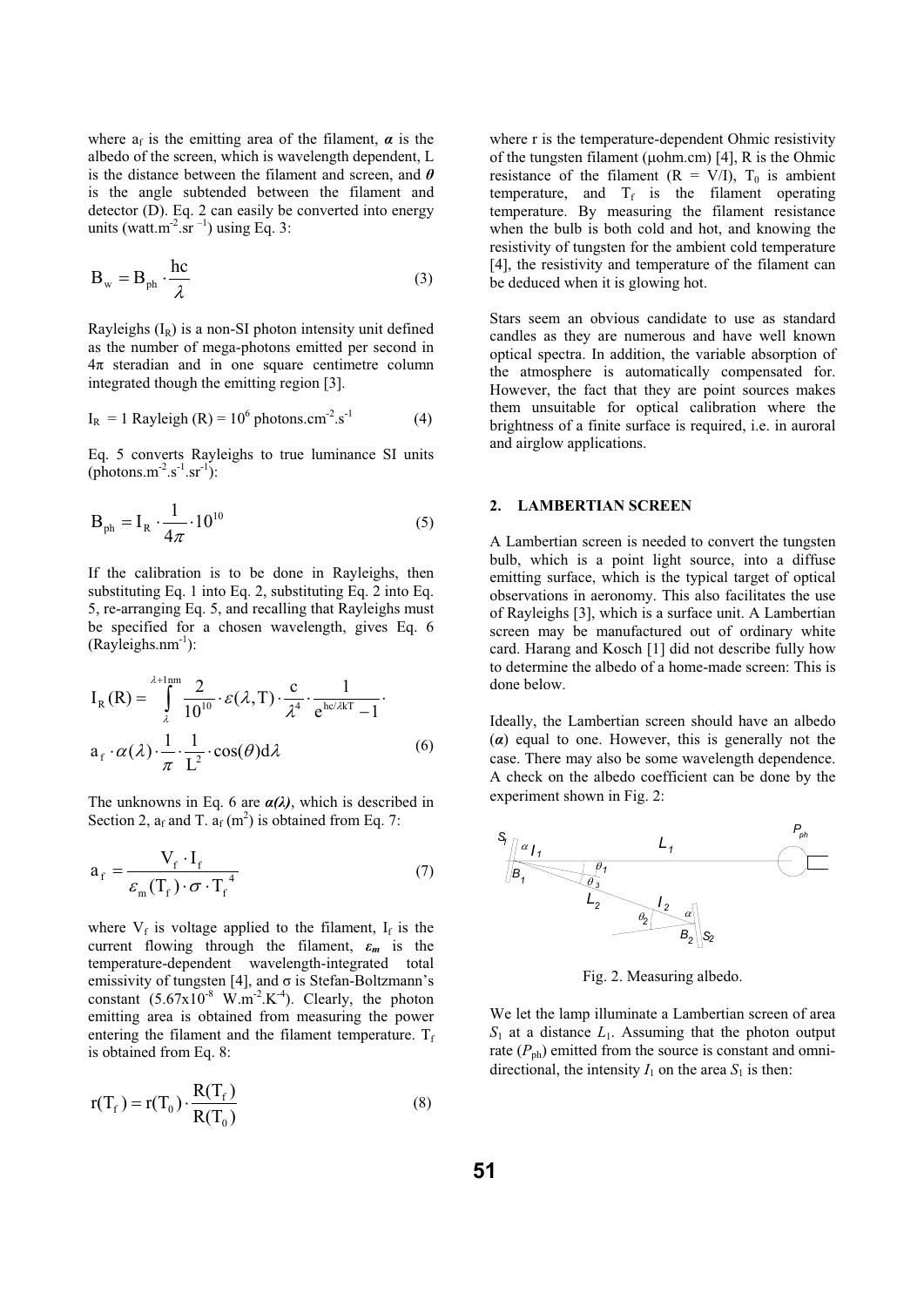$$
I_1 = \frac{P_{ph}}{4\pi} \cdot S_1 \cdot \cos(\theta_1) \cdot \frac{1}{L_1^2}
$$
 (9)

assuming that  $S_1/L_1^2 \ll 1$ . The luminance  $B_1$  is given by:

$$
B_1 = \frac{\alpha \cdot I_1}{\pi} \tag{10}
$$

At a distance *L*2 from the screen we place another identical Lambertian screen, which is illuminated by the first screen. The intensity  $I_2$  on the second screen is:

$$
I_2 = B_1 \cdot S_1 \cdot \cos(\theta_3) \cdot \frac{S_2}{L_2^2} \cdot \frac{\alpha}{S_2} =
$$
  

$$
\frac{\alpha}{L_2^2} \cdot B_1 \cdot S_1 \cdot \cos(\theta_2) \cdot \cos(\theta_3)
$$
 (11)

and its luminance is:

$$
B_2 = \frac{I_2}{\pi} = \frac{\alpha}{\pi \cdot L_2^2} \cdot B_1 \cdot S_1 \cdot \cos(\theta_2) \cdot \cos(\theta_3) \quad (12)
$$

Again, we assume that  $S_2/L_2^2 \ll 1$ , as well as  $\theta_1 \approx 0$ and  $\theta_2 \approx 0$ . By measuring the luminance of the two screens, the (identical) albedo can be deduced:

$$
\alpha = \frac{B_1}{B_2} \cdot \frac{\pi L_2^2}{S_1}
$$
 (13)

## **3. EXPERIMENT**

Three ordinary clear-glass tungsten bulbs were used to test the theory with nominal power ratings of 25, 40 and 60 W. The ambient temperature was  $15\text{ °C}$  and the normal 240  $V_{ac}$  operating voltage was used.

The first step is to measure the filament resistance at ambient temperature: It is very important to ensure that the Ohm-meter does not heat up the filament during the measurement. This is probable due to the very low mass of tungsten. A modern meter, which uses only a very small probing current, is essential. Otherwise, the resistance must be measured at regular time intervals until it has stabilised (resistance varies with temperature) and extrapolation back to zero time will give the filament cold resistance. Likewise, it is essential that the bulb has sufficient time to cool down

to ambient temperature if it has been used. This can take more than 15 minutes!



Fig. 3. Measuring the filament characteristics.

Using the experimental arrangement shown in Fig. 3, the resistance of the filament and the power going into the bulb are easily measured when the voltage source is switched on. The various filament parameters for each bulb are given in the Table 1 where subscript 0 is for ambient temperature and subscript f is for operating temperature.

|                             | 25 W           | 40 W           | 60 W                  |
|-----------------------------|----------------|----------------|-----------------------|
| $T_0$ (K)                   | 288            | 288            | 288                   |
| $T_f(K)$                    | $2.55x10^{3}$  | $2.60x10^3$    | $2.61x10^{3}$         |
| $R_0(\Omega)$               | 158.8          | 99.6           | 65.1                  |
| $R_f(\Omega)$               | 2243.0         | 1445.8         | 948.6                 |
| $r_0$ ( $\mu\Omega$ cm)     | 5.33           | 5.33           | 5.33                  |
| $r_f(\mu\Omega \text{ cm})$ | 75.28          | 77.37          | 77.67                 |
| $\varepsilon_0$             | $3.04x10^{-2}$ | $3.04x10^{-2}$ | $3.04x10^{-2}$        |
| $\varepsilon_{\rm f}$       | $3.07x10^{-1}$ | $3.1x10^{-1}$  | $3.1x10^{-1}$         |
| $a_f$ (m <sup>-2</sup> )    | $3.49x10^{-5}$ | $4.96x10^{-5}$ | $7.44 \times 10^{-5}$ |

Table 1. Measured parameters of 3 tungsten bulbs.

In order to work at selected wavelengths, interference filters were used for 843, 732, 630 and 557.7 nm. All the filters had a nominal bandwidth of  $\sim$ 1 nm and a transmission maximum of  $\sim$ 50%. The results, presented in Section 4, were normalised in order to remove the effects of differing filter performance.

The experiment was set up according to Fig. 1 with  $L =$ 2 m and  $\theta = 0^{\circ}$ . A commercial Lambertian screen (owned by UNIS, Norway) was used, which had an albedo of 99% for all the wavelengths used. Table 2 shows the luminance (photons.s<sup>-1</sup>.m<sup>-2</sup>.sr<sup>-1</sup>.(m)<sup>-1</sup>) of the reflecting surface computed from Eq. 2: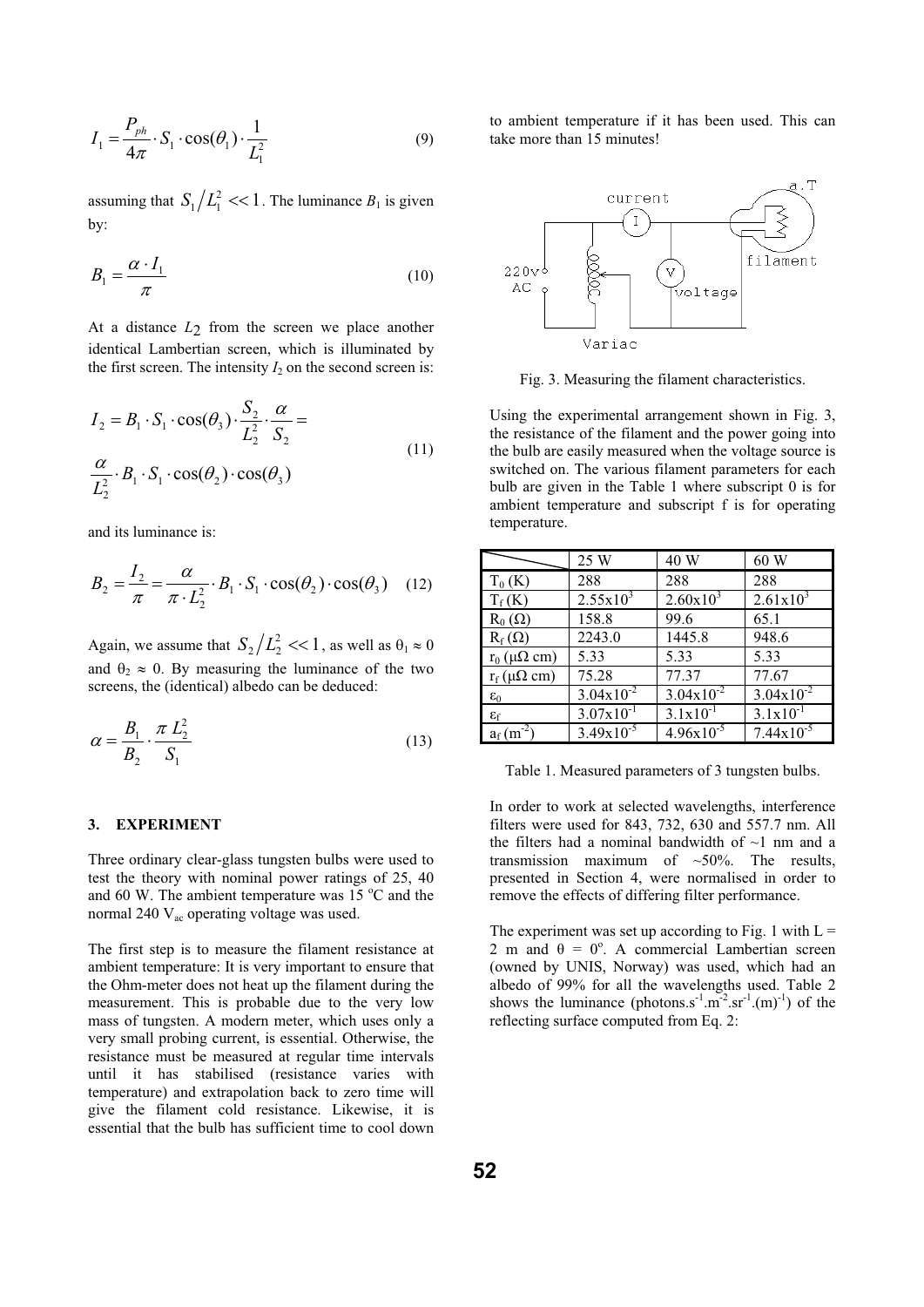|                    | 25 W                  | 40 W                  | 60 W                  |
|--------------------|-----------------------|-----------------------|-----------------------|
| 557.7 nm           | $7.57 \times 10^{22}$ | $1.31 \times 10^{23}$ | $2.04 \times 10^{23}$ |
| $630.0 \text{ nm}$ | $1.47 \times 10^{23}$ | $2.47x10^{23}$        | $3.84 \times 10^{23}$ |
| 732.0 nm           | $2.72 \times 10^{23}$ | $4.49x10^{23}$        | $6.93 \times 10^{23}$ |
| 843.0 nm           | $3.97x10^{23}$        | $5.99x10^{23}$        | $9.89x10^{23}$        |

Table 2. Luminance in photons.s<sup>-1</sup>.m<sup>-2</sup>.sr<sup>-1</sup>.(m)<sup>-1</sup>.

Table 3 shows the luminance (watt.m<sup>-2</sup>.sr<sup>-1</sup>) of the reflecting surface computed from Eq. 3:

|                    | 25 W                 | 40 W                 | 60 W                 |
|--------------------|----------------------|----------------------|----------------------|
| 557.7 nm           | $2.70 \times 10^{4}$ | $4.67 \times 10^{4}$ | $7.28 \times 10^{4}$ |
| $630.0 \text{ nm}$ | $4.64 \times 10^{4}$ | $7.80 \times 10^{4}$ | $1.21 \times 10^{5}$ |
| 732.0 nm           | $7.39x10^4$          | $1.22 \times 10^{5}$ | $1.88 \times 10^5$   |
| 843.0 nm           | $9.37 \times 10^{4}$ | $1.41x10^5$          | $2.33 \times 10^{5}$ |

Table 3. Luminance in watt.m<sup>-2</sup>.sr<sup>-1</sup>.

#### **4. RESULTS**

The experimental set up is described in Section 3. The geometry was kept constant throughout the experiment. A CCD camera was used to take images of the Lambertian screen. Four images of 60 s integration were taken through each of the 4 filters using each of the 3 ordinary tungsten bulbs, plus a known calibration lamp. The calibration lamp belongs to the Finnish Meteorological Institute, which has calibration data from the manufacturer. The calibration lamp was recorded twice, once at the beginning and once at the end of the experiment. The groups of 4 images were averaged together to reduce noise. For each average of 4 images, the average pixel value within a square in the centre of the image was recorded. This process was repeated exactly for all the data, giving  $3x4=12$ tungsten bulb values ( $Pix_t$ ) and  $2x4=8$  calibration lamp values  $(Pix_c)$ .

The results have been normalised in order to remove the effects of differing filter performance, different tungsten and calibration lamp powers, as well as the spectral response of the CCD detector, since these are not all well known. In order to compare the ordinary tungsten bulbs with the calibration lamp, a dimensionless normalised ratio (Eq. 14) was formed:

$$
\frac{\text{Pix}_{t} \times \text{B}_{c}}{\text{B}_{t} \times \text{Pix}_{c}} \tag{14}
$$

where  $B_t$  comes from Table 2 and  $B_c$  from the calibration lamp manufacturer's data sheet. Eq. 14 should be a constant independent of lamp power,

spectral response of the CCD, filter transmission characteristics and if the tungsten bulb output agrees with that of the commercial calibration lamp. Note that this ratio is not necessarily unity. Fig. 4 shows the result of forming the normalised ratio in Eq. 14.



Fig 4. The normalised ratio between the tungsten and calibration lamps.

Fig. 4. shows that the normalised ratio is rather constant for 630, 732 and 843 nm but not for 557.7 nm. Closer inspection of the 557.7 nm images shows that a light leak had contaminated the images. The spread in the data points is about 15%. Besides noise in the recording system, the most obvious source of uncertainty is power supply fluctuations to the tungsten bulb.

#### **5. CONCLUSIONS**

We believe that we have developed a viable alternative to optical calibrations that is not only simple and cheap but also easily arranged by virtually any laboratory. An accuracy of  $\sim$ 15% seems realistic. In the experiment we show that our relative comparison to the Finnish Meteorological Institute calibration lamp is good for 630, 732 and 843 nm. Furthermore, we believe that the anomalous result for 557.7 nm resulted from a light leak. This experiment will be repeated in order to check this discrepancy.

### **6. REFERENCES**

1. Harang and Kosch, Absolute optical calibration using a simple tungsten bulb: Theory, Sodankylä Geophysical Observatory Publications, Vol. 92, 121- 123, 2003.

2. Forsythe and Worthing, The Properties of Tungsten and the Characteristics of Tungsten Lamps, *Astrophysical Journal*, Vol. 61, 146, 1925.